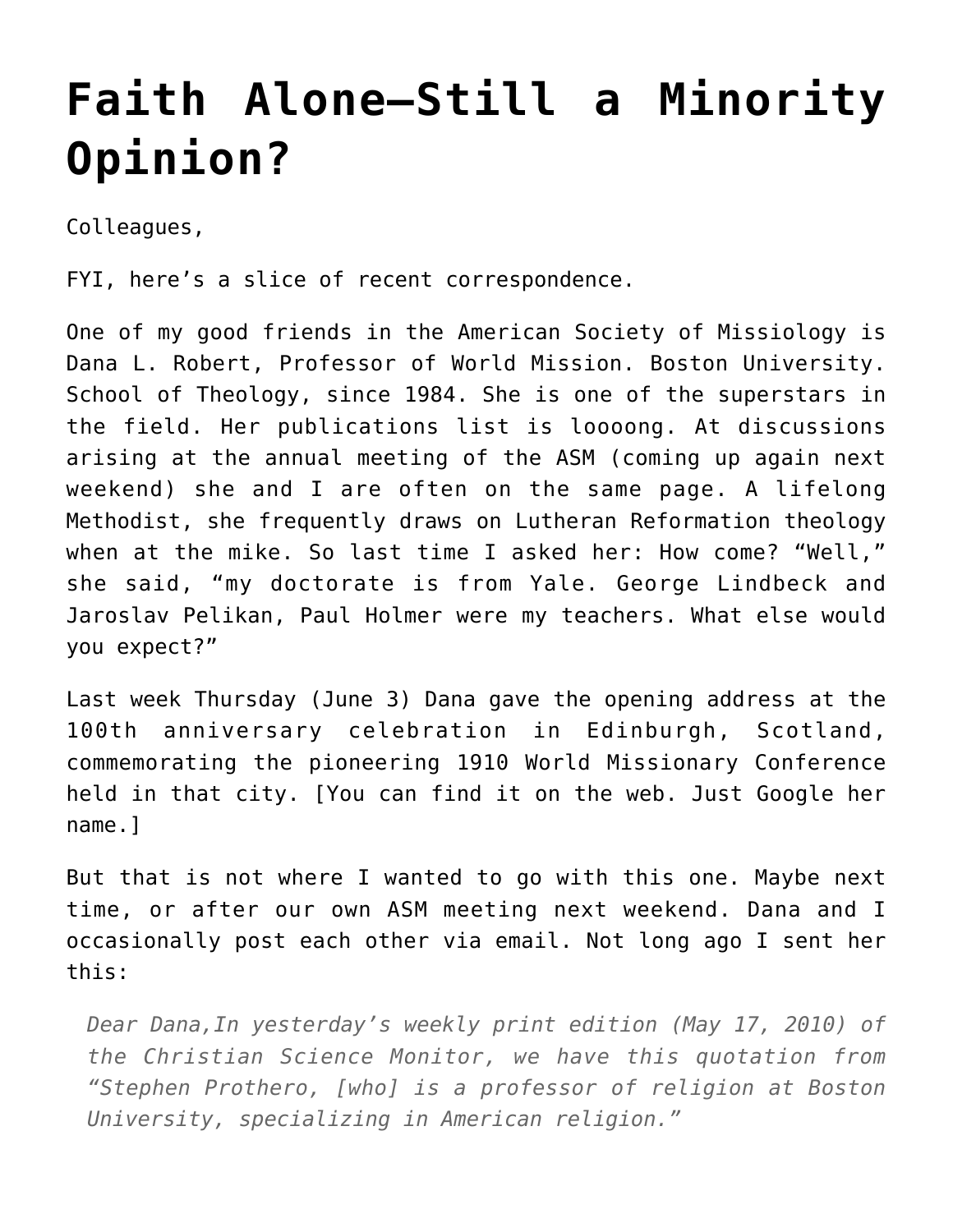*"In Christianity the problem is sin, the solution (or goal) is salvation, the technique for achieving salvation is some combination of faith and good works."*

*If that quote is accurate, Prothero's "specialization in American religion" needs remedial help, possibly from a BU course in Reformation Theology 101. Or just a brief Kaffeeklatsch with you.*

*Even if one doesn't read Latin, Luther's "sola fide" for salvation is easily translatable into the English of "American religion." And it is not a faith-and combination.*

*Despite the shrinking numbers, there are still millions of USA Lutherans who decry the "combination" model that your colleague proposes. Often so daring as to cite St. Paul (Galatians) as their ally, they even go so far as to designate the combo model an "other " gospel. Taking their more immediate cues from the Augsburg Confession's 1520 protest contra the semi-pelagianism of late medieval church life, some of them still are "protestant" when faith-and-works-salvation pops up again in more modern versions.*

*Sounds like Prothero needs some help. Isn't this a case, Dana, of Esther 4:14B? Seems so to me. And you are THERE! And so is he!*

*Peace and Joy! Ed Schroeder*

Dear Ed, He's at the Boston University's Religion department, not over where I am in BU's School of Theology. But he was my student. I tried.

Dana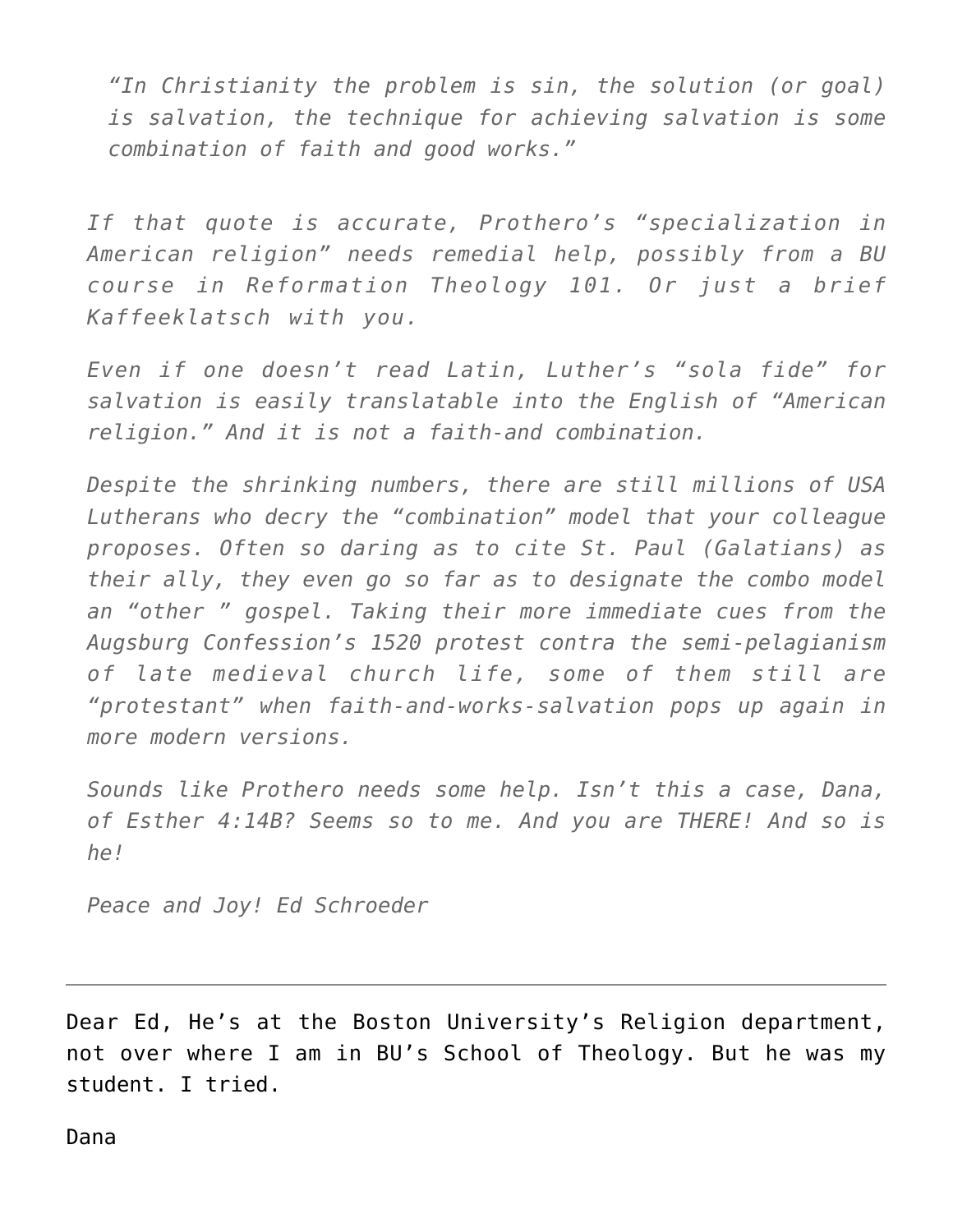#### So I wrote to Prothero myself.

*Dear Stephen,I don't know you, but I do know Dana Robert. She told me that she was once your teacher. Your recent prose in the Christian Science Monitor caught my attention, and I sent Dana this note:*

*[And then I copied to him my letter to Dana printed above.]*

## And he responded.

## In a message dated 5/18/10 11:58:27 AM, prothero@bu.edu writes:

*If you read my Christianity chapter in my book I don't think you'll be upset. That said, I stand by what I said, though I would never stand by your reading of it. Note first of all that I am trying to sum up the purpose/goal/technique of Christianity in one sentence. So there has to be some generalization going on. Second, I am describing CHRISTIANITY, not Protestantism or even Lutheranism. In the Christian tradition, Christians fight as you well know about what combination of faith and works is required for salvation. Some Protestants of course go the faith only route, though as Nancy Ammerman of BU has discovered MANY Protestants today are "Golden Rule" Christians who believe you are saved basically by works. Catholics of course have typically said you need both. But the broader point is that Christians debate what combination is necessary.Finally, I would add that I don't believe even "sola fides" Protestants really think the mix is 100-0. Most will go for at least 99% to 1%, which is still a combination. The faith of the axe murderer is suspect only because the "works" work against him.*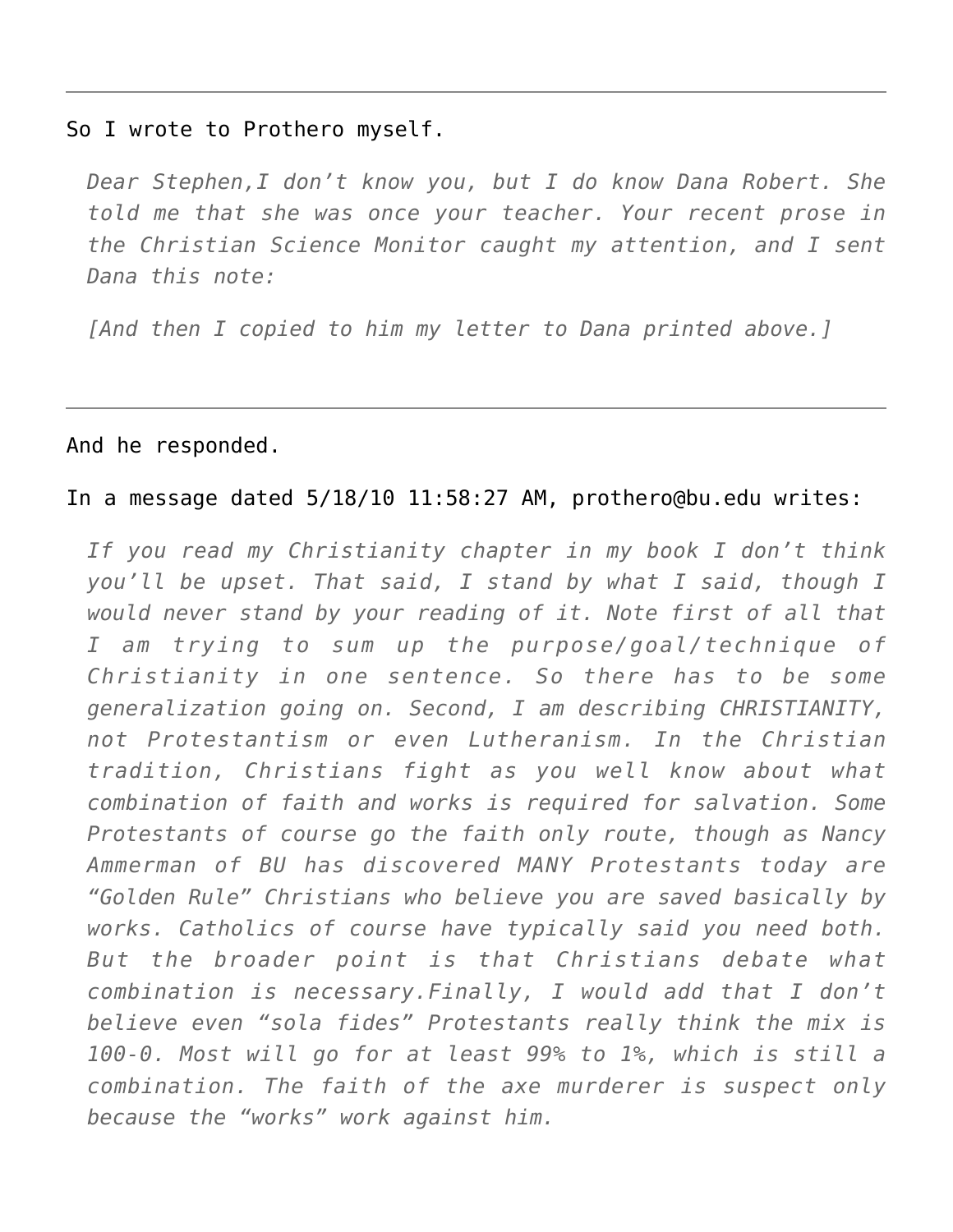*This won't satisfy you, of course, but it may explain what I was doing in that particular sentence.*

*Steve*

## So I responded:

## In a message dated 5/18/10 11:58:27 AM, prothero@bu.edu writes:

*Second, I am describing CHRISTIANITY, not Protestantism or even Lutheranism.Steve, Ay, there's the rub.*

*Just as there are many DIFFERENT world religions, as your CSM page so rightly claims–and they are NOT going up the same mountain–so also there are many different Christianities (plural)–also not going up the same mountain. Sola fide Augsburg confessionalism and semi-pelagianism (or full-force pelagianism) are not scaling the same mountain. These are two different mountains each claiming to be authentic Christgrounded responses to what happened on Mt. Tabor and Mt. Calvary. Any "combination of faith and works for salvation" is de facto semi-pelagianism. In its pure form a millennium and a half ago in the time of Augustine it was officially declared to be heresy. That negative verdict (even if mistaken) says: You and we are not climbing the same mountain.*

*[You might be interested in my review yrs ago of S. Mark Heim's SALVATIONS (accent on the plural). [https://crossings.org/thursday/2001/thur0125.shtml#boo](https://crossings.org/thursday/2001/thur0125.shtml#book) [k](https://crossings.org/thursday/2001/thur0125.shtml#book)]*

*Ditto for different mountains in the several different versions of ISLAM. That's true, I'd say, even if they were not at times eliminating their opponents for being too "other-ish" about*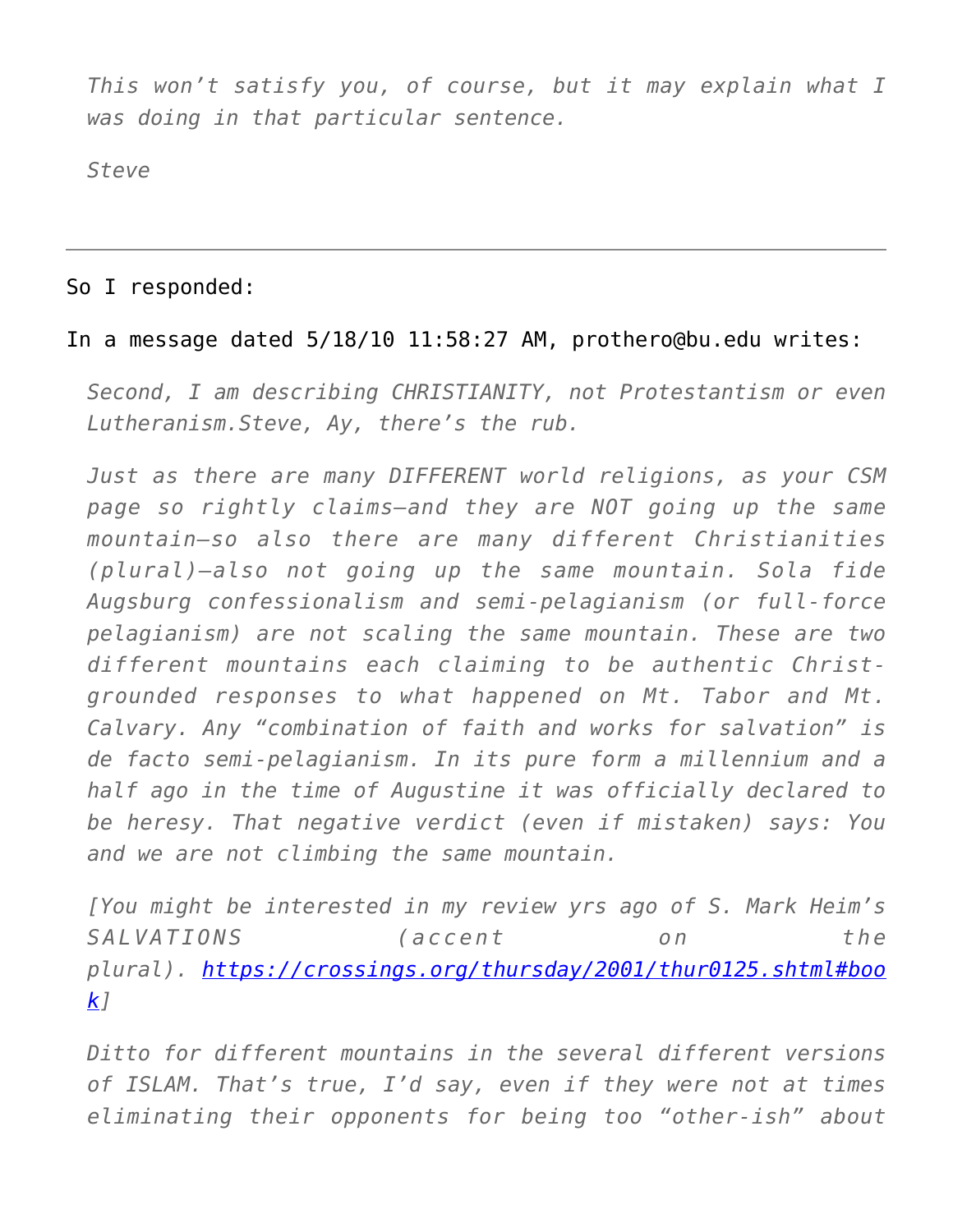*what the mountain really is.*

*And might this also be true about Buddhism vis-a-vis what's going on in Bangkok these days?*

*Long time ago our pastoral conference here in St. Louis listened to a Reformed Jewish rabbi take us through a new translation of the Hebrew scriptures done by Jewish scholars. Somewhere along the line someone asked him: "Would an orthodox Jewish rabbi agree with this exegesis you've just given us of this passage?" Answer: "No. That's a different religion."*

*Even if these 3 world religions do have more commonalities among their various denominations, amongst Christians it's patently a corpus mixtum.*

*My suggestion for a definition of the abstraction "Christianity" is to say: Except for Jesus being central in some way, thereafter things get fuzzy. First of all, in what way is Jesus central? New Moses? Guru? Suffering Servant?*

*Already in the NT documents there is conflict about the meaning of following Christ. The common denominator among these conflicting groups was their claim to be doing just that: following Christ. But from that agreed-upon traffic circle the roads went off in different directions. In the 2000 years of church history since then, that traffic pattern hasn't changed.*

*Then as now, all Christians are not going up the same "Christian" mountain. From Mt. Calvary they go off in different directions to climb denominationally specific mountains. Some of these individual denominational mountains are more patently Calvary-congruent (theologia crucis) than others (theologia gloriae). But that debate continues. It was always so.*

*Perhaps it's your chosen term "COMBINATION of faith and works"*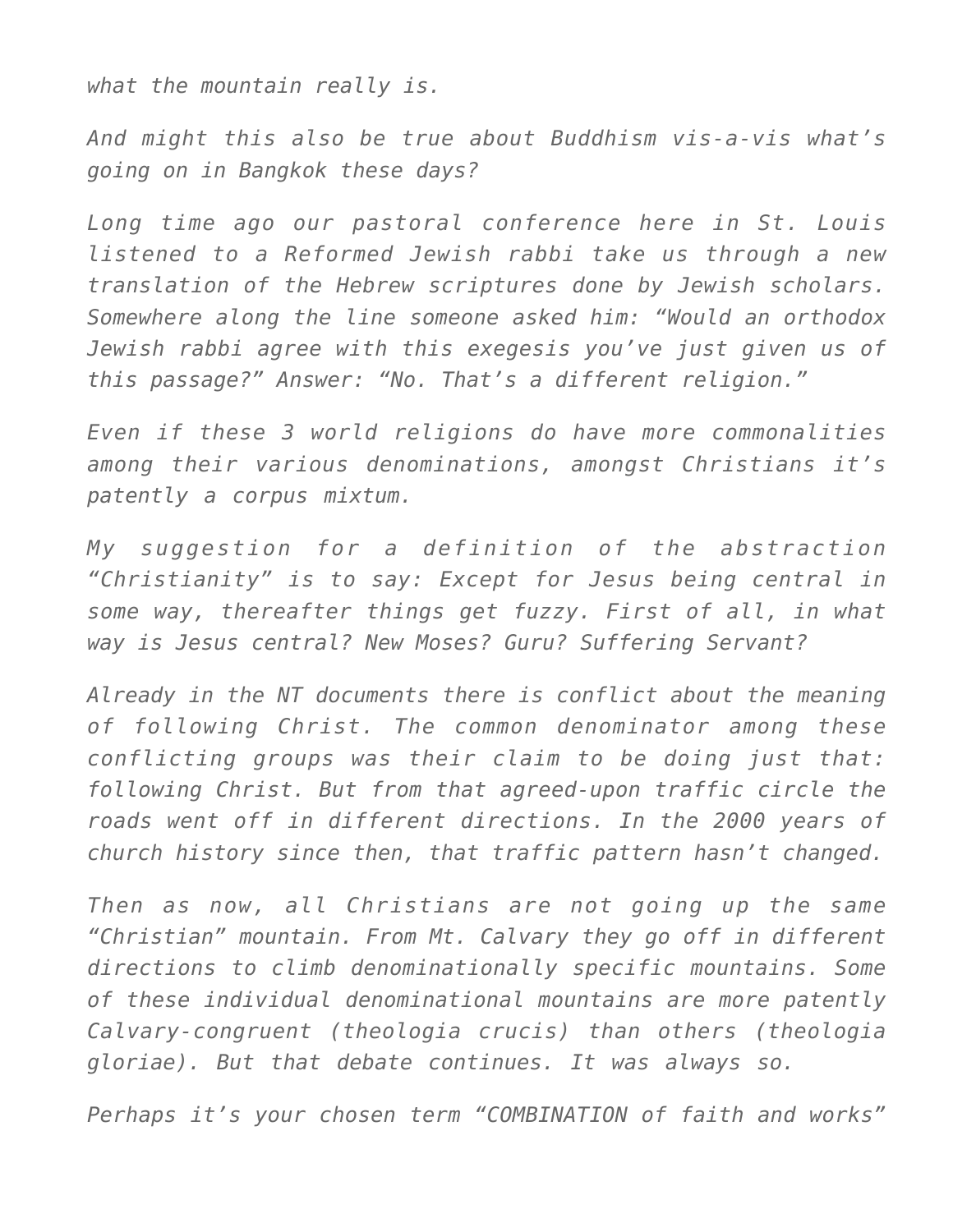*that caught my attention. Fundamental in the Augsburg Confession (1530) and Melanchthon's defense thereof [Apologia (1531)] is his exegetical sortie through the NT for the [in Latin] "particulae exclusivae," those "little words" (particles) in the NT Greek text that "exclude" all attempts to add something to faith alone. I.e., any attempt to propose "combinations" of faith and something else as the basis for salvation. In his rhetoric "combination" is a dirty word. He claims to have NT support in these exclusive particles in the Greek language. And he was a super-pro in Greek. So he might be right.*

*Does CSM ever publish op ed pieces? You're in Boston. That's their home base too, right? Why don't you check.*

*Peace and Joy! Ed Schroeder*

So far, no rejoinder.

Another item about faith alone.

In the kerfuffle about faith in St. Paul's theology–is it the faith OF Jesus, or faith IN Jesus, that rescues sinners–one of the major players on the "OF" side is Douglas A. Campbell (Duke University professor) with his 1000-page "The Deliverance of God: An Apocalyptic Rereading of Justification in Paul" (2009).

In an interview that I found on the web, there was this:

*How does your understanding of the nature of the Christ-event differ from standard Evangelical-Reformed and Barthian approaches?I would want to suggest fairly firmly that it doesn't, although a lot depends on what you mean by the word*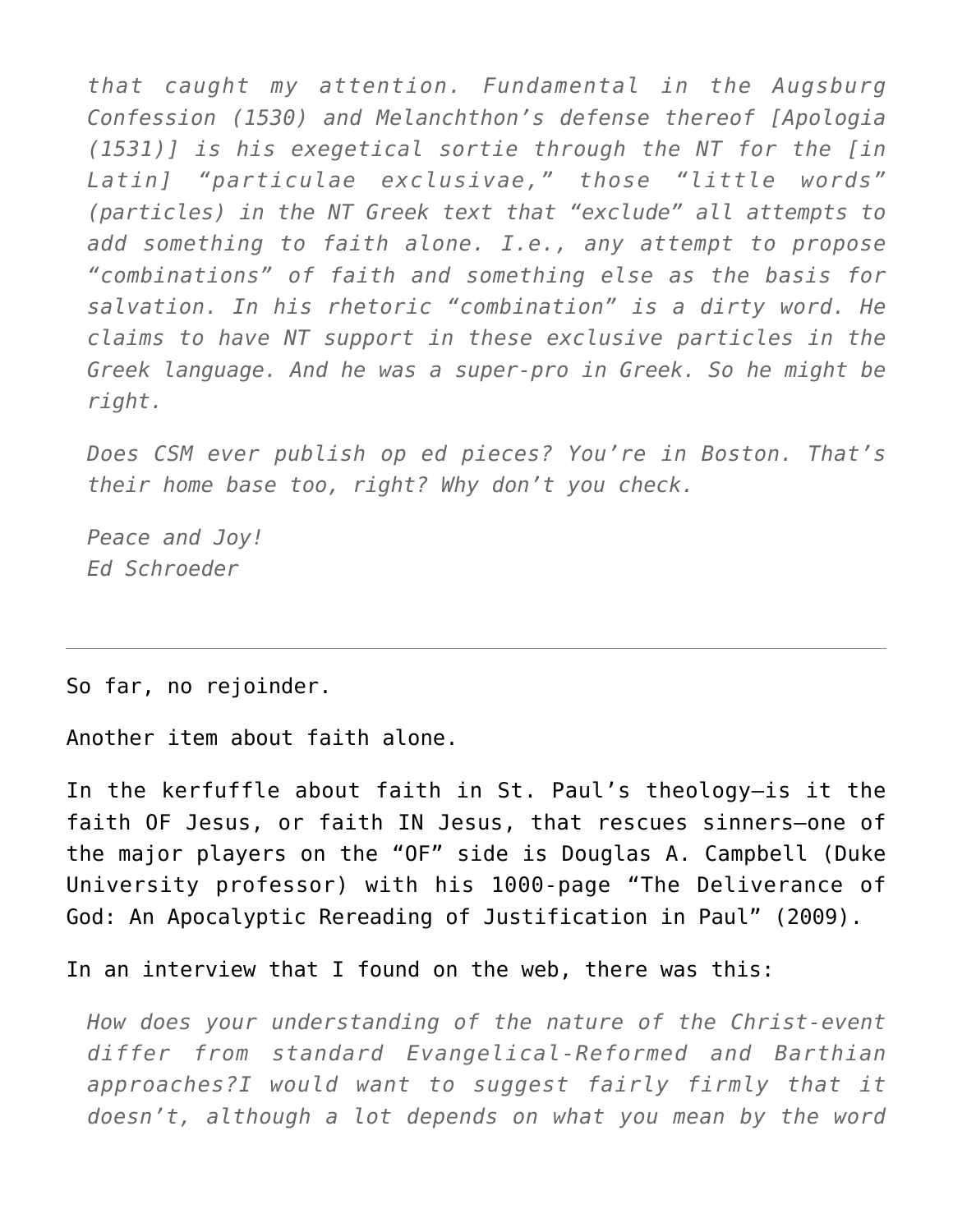*"standard" here. I view my understanding as a thoroughly Evangelical (particularly in the broader, German sense), Reformed, and Barthian construal of the Christ event that draws directly on theological work that stands squarely in these interpretative traditions-especially Irenaeus, the late Augustine, the Cappadocians, Athanasius, Calvin, parts of Luther, McLeod Campbell, Barth, and the Torrances. (Some of my colleagues at Duke insist that Aquinas and/or Wesley, rightly understood, belong here as well!) Indeed, I see myself very much as attempting to clarify and affirm this set of traditions as clearly as I can. But I hope that my understanding is also thoroughly catholic as well, not to mention Catholic in the best sense.*

*I view Ernst Käsemann as wonderfully insightful, but also deeply ambivalent. Although associated with apocalyptic, and clear-sightedly opposed to any foundationalist salvationhistory, much of his reconstrual is still quite Lutheran, and that makes him something of a mixed bag for me.*

So maybe it's NOT "just exegesis," but confessional commitments, that are the deep center of this debate.

Notice this: "PARTS of Luther," but no such "parts" on the list of recent Reformed theologians. And that Käsemann reference! "Still quite Lutheran, and (therefore) a mixed bag for me."

Sounds like another verification of Bertram's axiom: "Biblical hermeneutics is at no point separate from Biblical soteriology." [RSV: "How you read the Bible is at no point separate from how you think people get saved."] Faith alone is about how people get saved. It's also the Lutheran lens for how to read the Bible.

Peace and Joy!